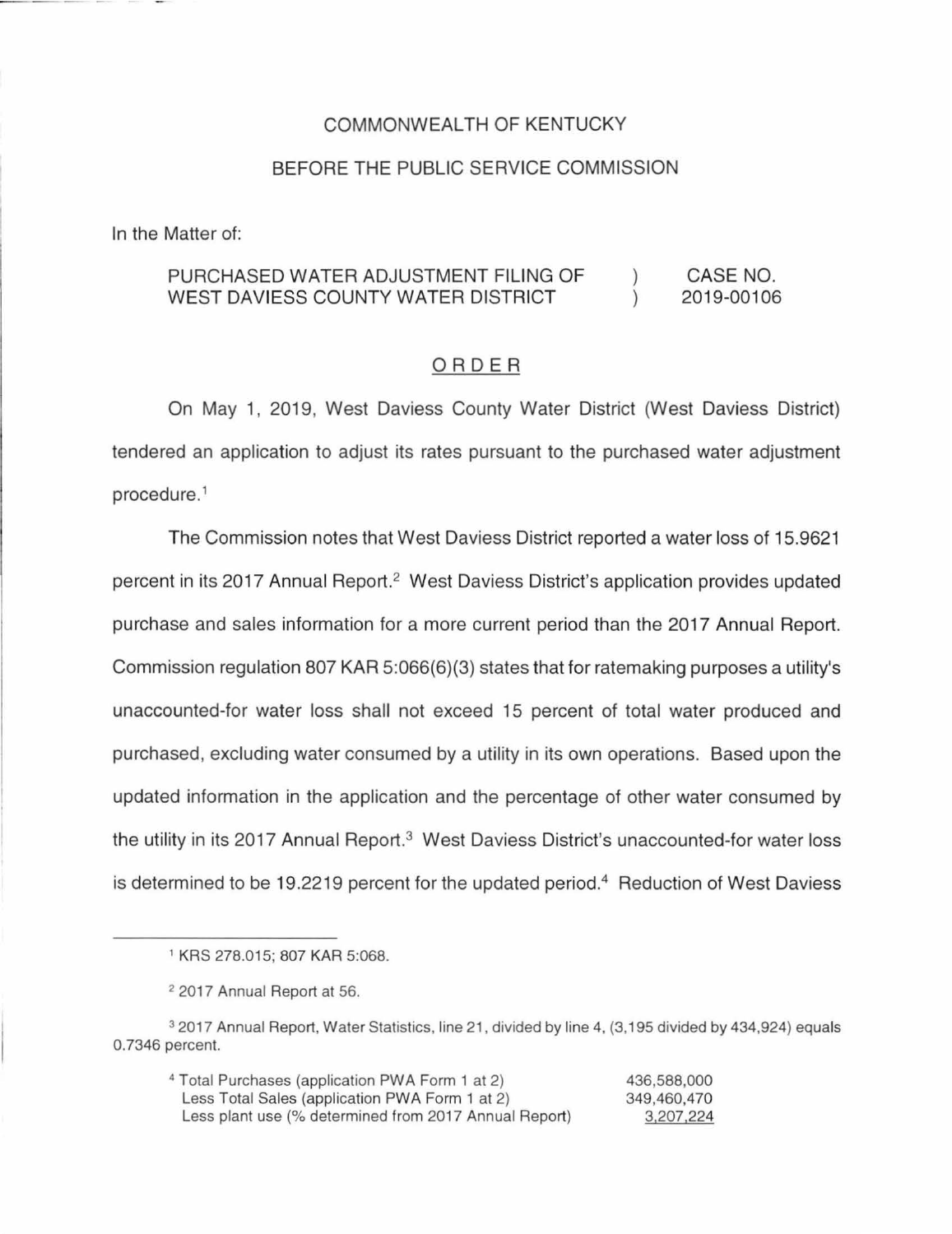District's unaccounted-for water loss to 15 percent would result in an approximate \$41,841,34<sup>5</sup> decrease to purchased water expense. West Daviess District is paying approximately \$0.12 per 1,000 gallons sold, for expenses associated with unaccountedfor water loss in excess of the allowable 15 percent threshold.<sup>6</sup>

The Commission is placing greater emphasis on monitoring utilities that consistently exceed the 15 percent unaccounted-for water loss threshold and strongly encourages West Daviess District to pursue reasonable actions to reduce its unaccounted-for water loss. Failure by West Daviess District to make significant progress towards reducing unaccounted-for water loss may cause the Commission to pursue additional action with the utility.

The Commission, having reviewed the record and being sufficiently advised, finds that:

1. West Daviess District purchases water from Owensboro Municipal Utilities (Owensboro).

2. Owensboro notified West Daviess District that its wholesale volumetric water rate would increase from \$2.20 per 1,000 gallons to \$2.27 effective June 1, 2019.<sup>7</sup>

Water loss - gallons Water loss - percent 83,920,306 19.2219%

<sup>5</sup>Water loss above 15 percent is 4.2219 percent, so the cost of water loss is shown below:

 $(436,588,000 \times 0.042219 \times 2.27)/1,000 = $41,841.34$ 

<sup>6</sup> Potential purchased water expense reduction divided by sales (\$41,841.34/(349,460,470/1,000) equals \$0.12 per 1,000 gallons.

<sup>7</sup>TFS 2019-00039 (Ky. PSC filed Jan. 29, 2019); the tariff was accepted for filing by the Commission by letter dated Feb. 19, 2019.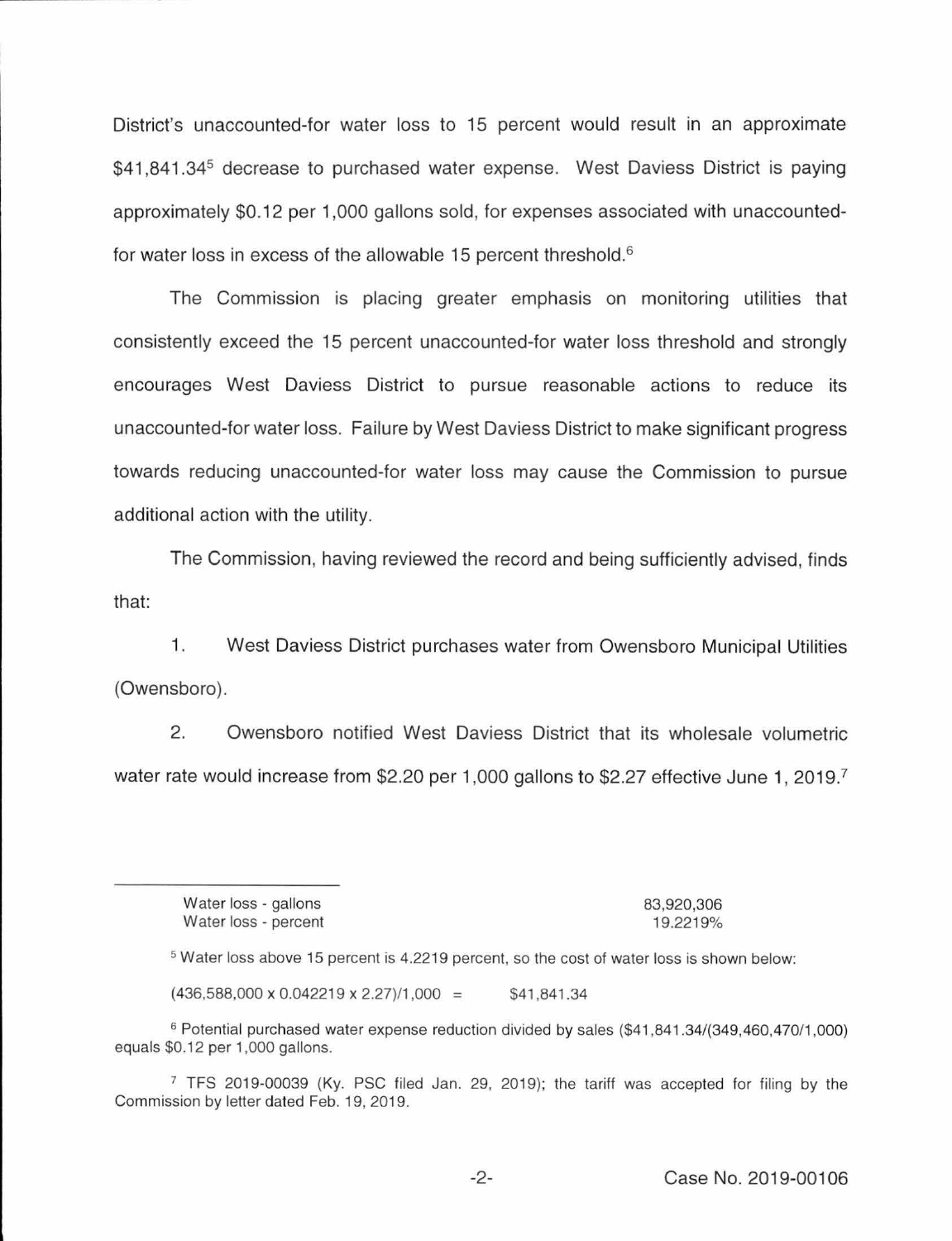West Daviess District proposes to increase the water rates to its customers effective June 1, 2019, to reflect the overall increase in the cost of purchased water from Owensboro.

3. West Daviess District proposed a purchased water adjustment factor of \$0.09 per 1,000 gallons in its application.

4. During the 12 months ended February 28, 2019, West Daviess District purchased 436,588,000 gallons of water from Owensboro. During the same period, West Daviess District sold 349,460,470 gallons of water. The increase in the cost of purchased water is \$30,561 .16, resulting in a purchased water adjustment factor of \$0.09 per 1,000 gallons.

5. The purchased water adjustment factor of \$0.09 per 1,000 gallons, as calculated in Appendix A to this Order, is fair, just, and reasonable, and should be approved.

6. West Daviess District's proposed rates should be approved.

7. The rates as set forth in Appendix B to this Order, are fair, just, and reasonable, and should be approved for water service rendered by West Daviess District on and after June 1, 2019.

IT IS THEREFORE ORDERED that:

1. The purchased water adjustment factor of \$0.09 per 1,000 gallons is approved.

2. The rates proposed by West Daviess District are approved.

3. The rates as set forth in Appendix B to this Order are approved for water service rendered by West Daviess District on and after June 1, 2019.

-3- Case No. 2019-00106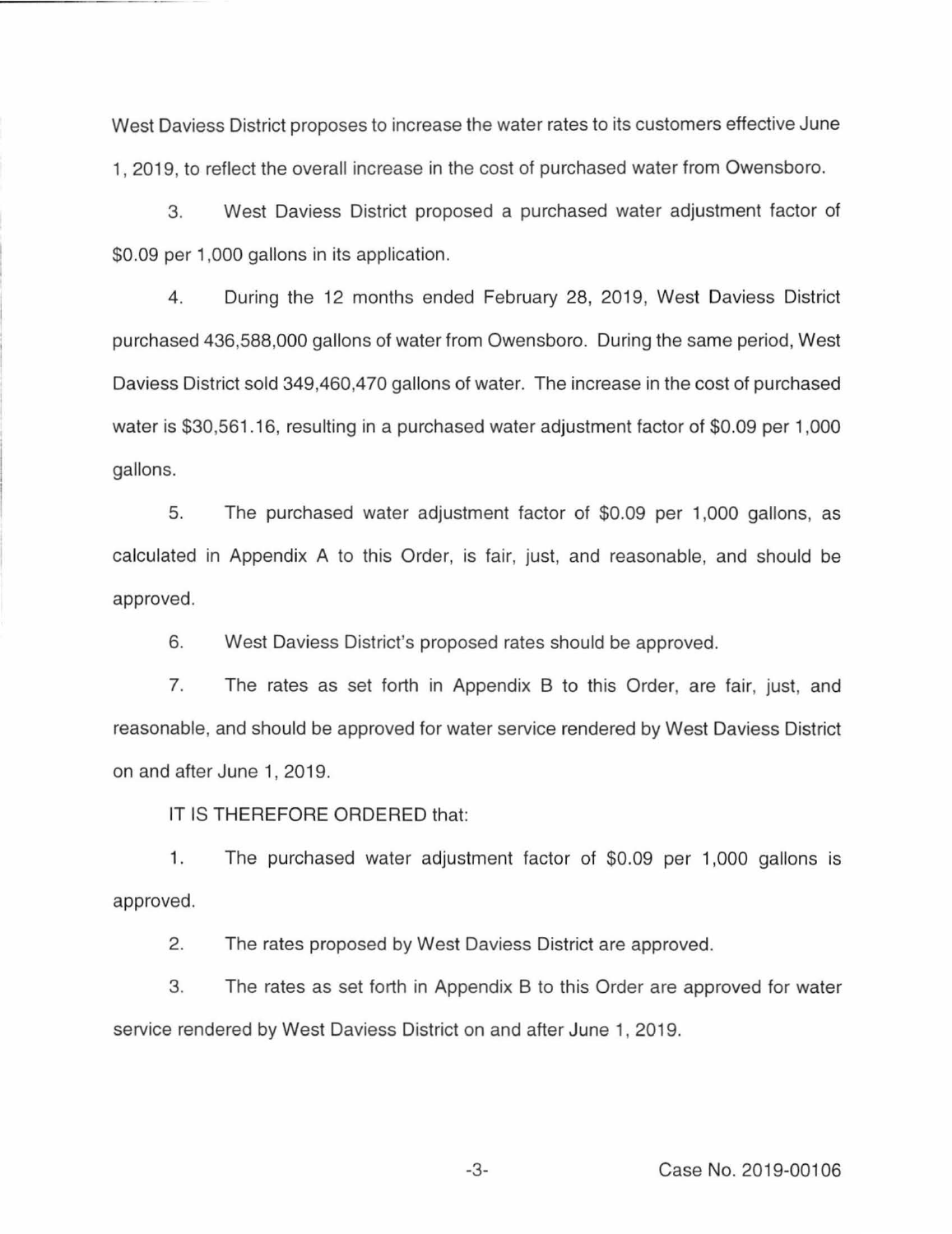4. Within 20 days of the date of entry of this Order, West Daviess District shall file with the Commission, using the Commission's electronic Tariff Filing System, revised tariff sheets showing the rates approved herein.

5. This case is hereby closed and will be removed from the Commission's docket.

## [REMAINDER OF PAGE IS INTENTIONALLY LEFT BLANK]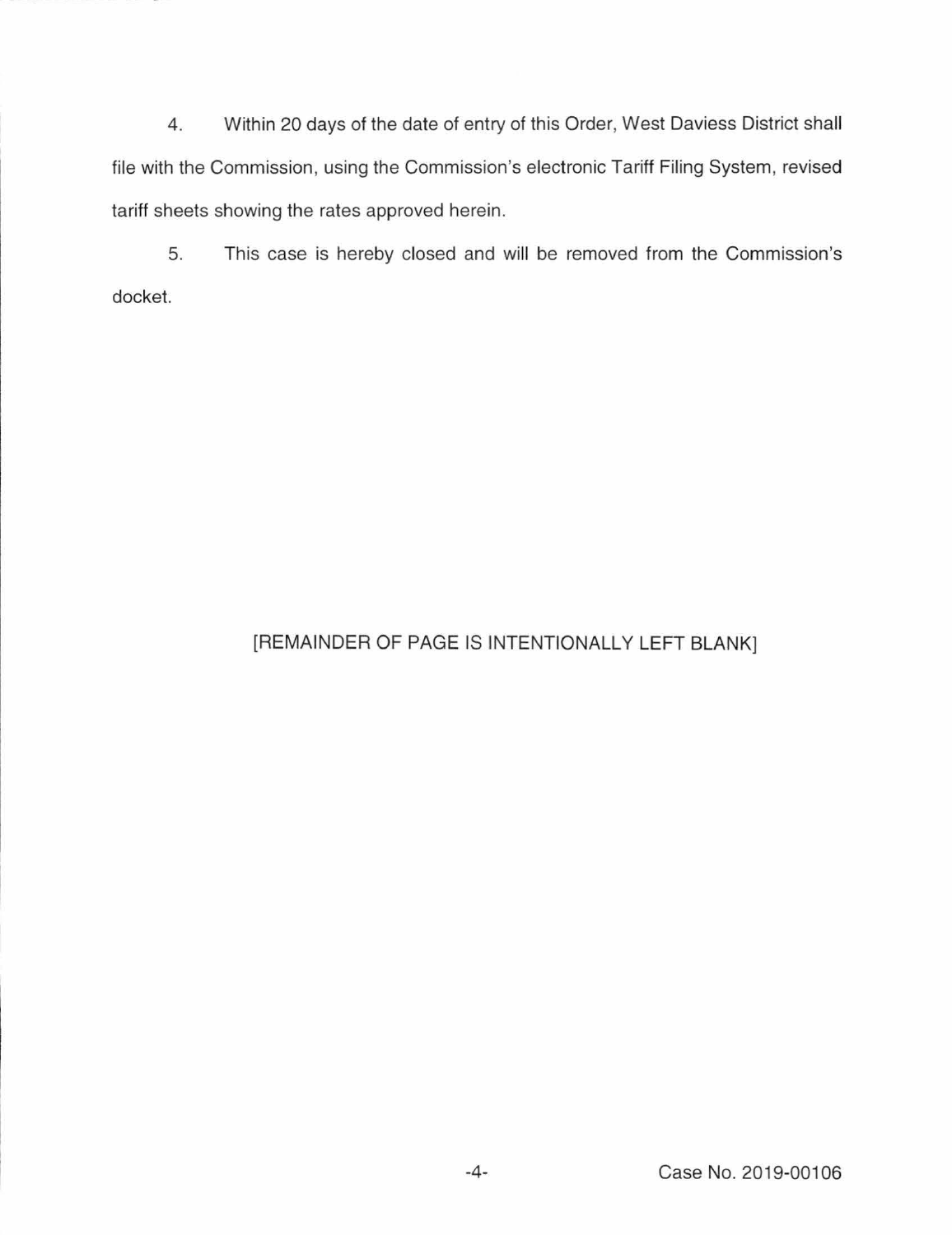By the Commission

| <b>ENTERED</b> |                                              |
|----------------|----------------------------------------------|
| MAY 16 2019    |                                              |
|                | <b>KENTUCKY PUBLIC</b><br>SERVICE COMMISSION |

ATTEST: **POL** Executive Director

Case No. 2019-00106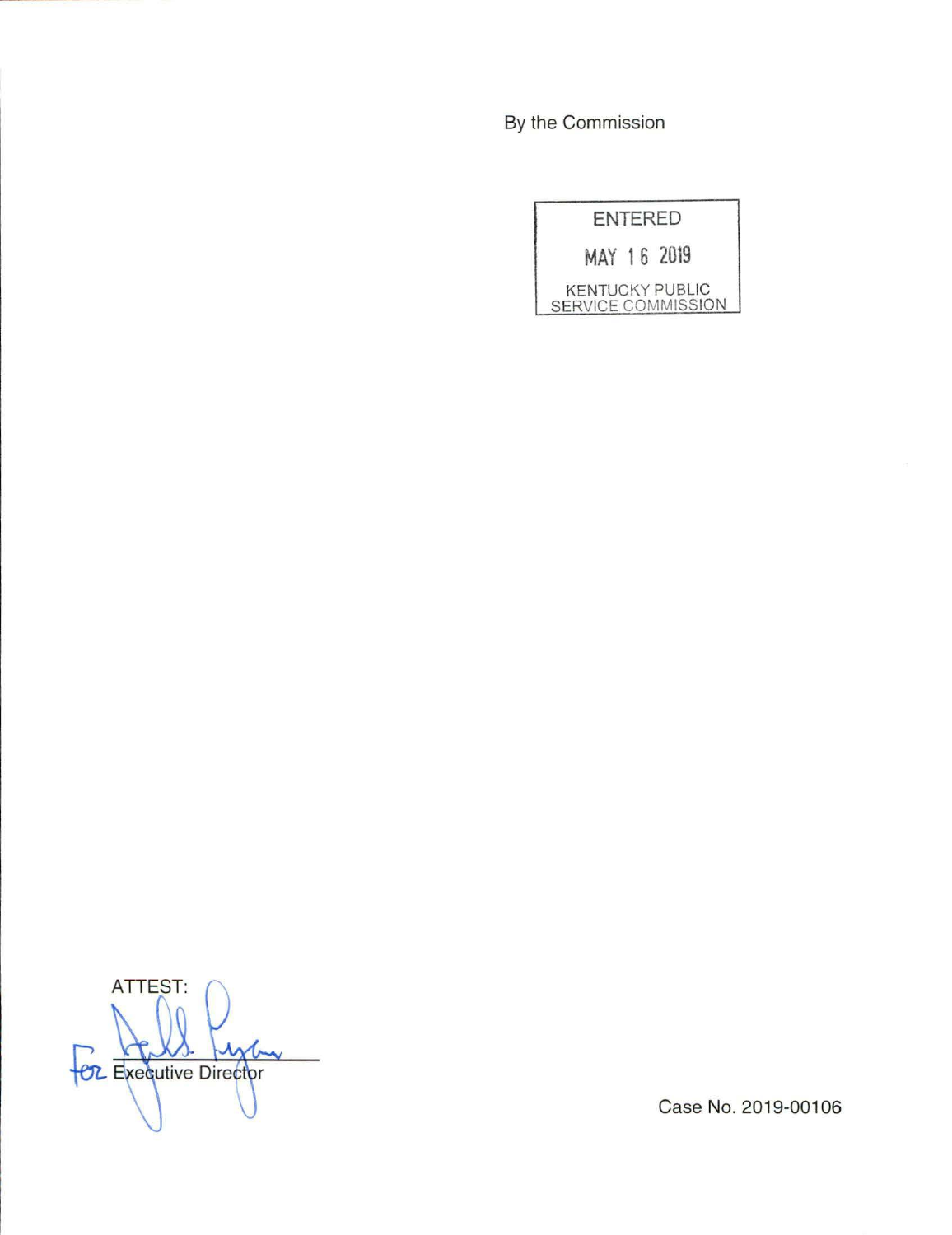## APPENDIX A

# APPENDIX TO AN ORDER OF THE KENTUCKY PUBLIC SERVICE COMMISSION IN CASE NO. 2019-00106 DATED **MAY 1 6 2019**

|                                                                                            | New Rate                                    | <b>Base Rate</b>                                         |
|--------------------------------------------------------------------------------------------|---------------------------------------------|----------------------------------------------------------|
| Owensboro<br><b>Purchases in Gallons</b><br>Wholesale rate                                 | 436,588,000<br>\$2.27/1,000<br>\$991,054.76 | 436,588,000<br>\$2.20/1,000<br>\$960,493.60              |
| Increased water cost                                                                       |                                             | \$30,561.16                                              |
| Increased water cost<br>Divided by Gallons sold/1,000<br>Purchased water adjustment factor |                                             | \$30,561.16<br>349,460,470<br>\$0.0875 per 1,000 Gallons |

or\$ 0.09 per 1,000 Gallons

Page 1 of 1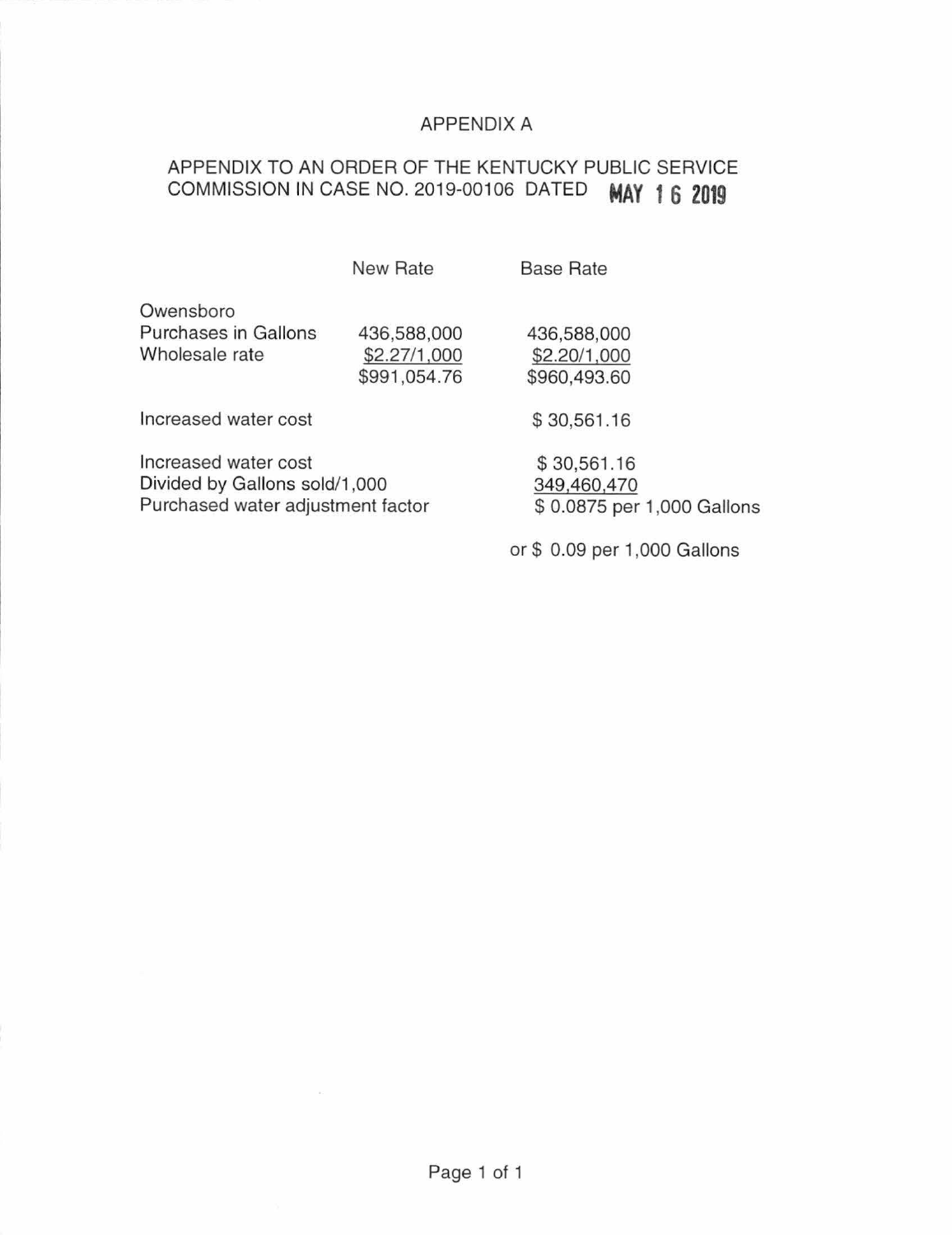## APPENDIX B

# APPENDIX TO AN ORDER OF THE KENTUCKY PUBLIC SERVICE COMMISSION IN CASE NO. 2019-00106 DATED **MAY 1 6 2019**

The following rates and charges are prescribed for the customers in the area served by West Daviess County Water District. All other rates and charges not specifically mentioned herein shall remain the same as those in effect under the authority of the Commission prior to the effective date of this Order.

### Monthly Water Rates

| <b>Customer Charge</b> |                          |
|------------------------|--------------------------|
| 5/8" X 3/4" Meter      | \$3.25 Per Month         |
| 1"                     | \$4.55 Per Month         |
| $1\frac{1}{2}$         | \$5.85 Per Month         |
| 2"                     | \$9.43 Per Month         |
| 3"                     | \$35.75 Per Month        |
| 4"                     | \$45.50 Per Month        |
| 6"                     | \$68.25 Per Month        |
| 8"                     | \$94.25 Per Month        |
| <b>Usage Charges</b>   |                          |
| First 20,000 Gallons   | \$4.85 Per 1,000 Gallons |

First 20,000 Gallons Over 20,000 Gallons

Wholesale Water Rate Mclean County Water District Beech Grove Water Association

\$3.19 Per 1,000 Gallons \$3.19 Per 1 ,000 Gallons

\$3.77 Per 1,000 Gallons